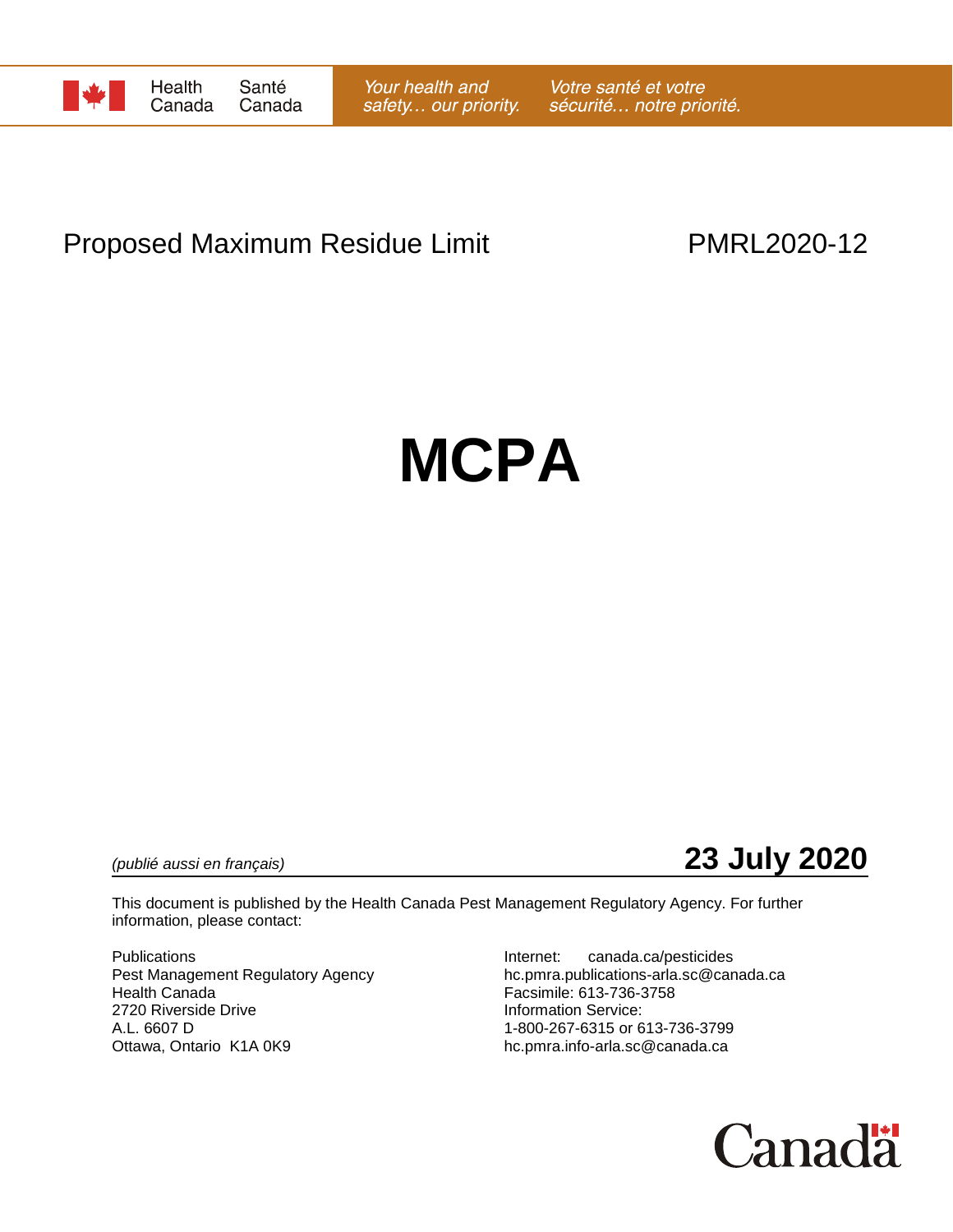ISSN: 1925-0835 (print) 1925-0843 (online)

Catalogue number: H113-24/2020-12E (print version) H113-24/2020-12E-PDF (PDF version)

#### **© Her Majesty the Queen in Right of Canada, as represented by the Minister of Health Canada, 2020**

All rights reserved. No part of this information (publication or product) may be reproduced or transmitted in any form or by any means, electronic, mechanical, photocopying, recording or otherwise, or stored in a retrieval system, without prior written permission of Health Canada, Ottawa, Ontario K1A 0K9.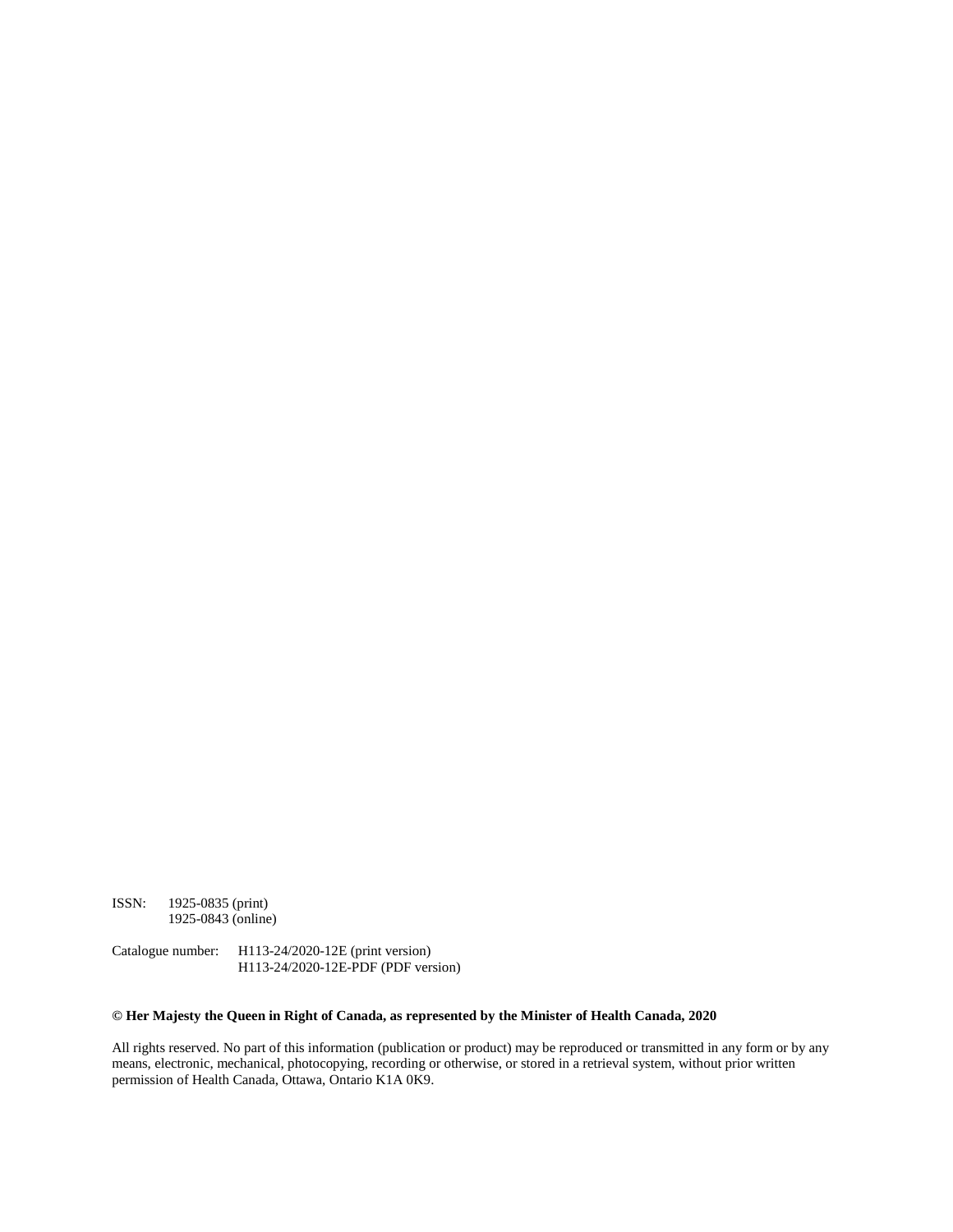Under the authority of the *[Pest Control Products Act](http://laws-lois.justice.gc.ca/eng/acts/P-9.01/)*, Health Canada's Pest Management Regulatory Agency (PMRA) has concluded that the addition of new uses on annual canarygrass to the product labels of Curtail M Herbicide and XRM-5171 Herbicide, containing technical grade MCPA and clopyralid, is acceptable. The specific uses approved in Canada are detailed on the labels of Curtail M Herbicide and XRM-5171 Herbicide, *Pest Control Products Act* Registration Numbers 30914 and 22764, respectively.

The evaluation of these MCPA applications indicated that the end-use products have value and the human health and environmental risks associated with the new uses are acceptable.

Before registering a pesticide for food use in Canada, the PMRA must determine the quantity of residues that are likely to remain in or on the food when the pesticide is used according to label directions and that such residues will not be a concern to human health. This quantity is then legally established as a maximum residue limit (MRL). An MRL applies to the identified raw agricultural food commodity as well as to any processed food product that contains it, except where separate MRLs are specified for the raw agricultural commodity and a processed product made from it.

Consultation on the proposed MRLs for MCPA is being conducted via this document (see Next Steps). MRL consultation for the other active ingredient, clopyralid, present in Curtail M Herbicide and XRM-5171 Herbicide, is being conducted under a separate action. A summary of the field trial data used to support the proposed MRLs can be found in Appendix I.

To comply with Canada's international trade obligations, consultation on the proposed MRLs is also being conducted internationally by notifying the [World Trade Organization,](http://www.wto.org/) as coordinated by the [Canada's Notification Authority and Enquiry Point.](http://www.international.gc.ca/trade-agreements-accords-commerciaux/wto-omc/enquiry.aspx?lang=eng)

The proposed MRLs, to be added to the MRLs already established for MCPA, are as follows.

#### **Table 1 Proposed Maximum Residue Limits for MCPA**

| <b>Common</b><br><b>Name</b> | <b>Residue Definition</b>              | <b>MRL</b><br>$(ppm)^1$ | <b>Food Commodities</b>     |
|------------------------------|----------------------------------------|-------------------------|-----------------------------|
| <b>MCPA</b>                  | (4-chloro-2-methylphenoxy) acetic acid | 0.04                    | Annual canarygrass<br>bran  |
|                              |                                        | 0.03                    | Annual canarygrass<br>seeds |

<sup>1</sup> ppm = parts per million

MRLs established in Canada may be found using the [Maximum Residue Limit Database](http://pr-rp.hc-sc.gc.ca/mrl-lrm/index-eng.php) on the [Maximum Residue Limits for Pesticides](https://www.canada.ca/en/health-canada/services/consumer-product-safety/pesticides-pest-management/public/protecting-your-health-environment/pesticides-food/maximum-residue-limits-pesticides.html) webpage. The database allows users to search for established MRLs, regulated under the *Pest Control Products Act*, both for pesticides or for food commodities.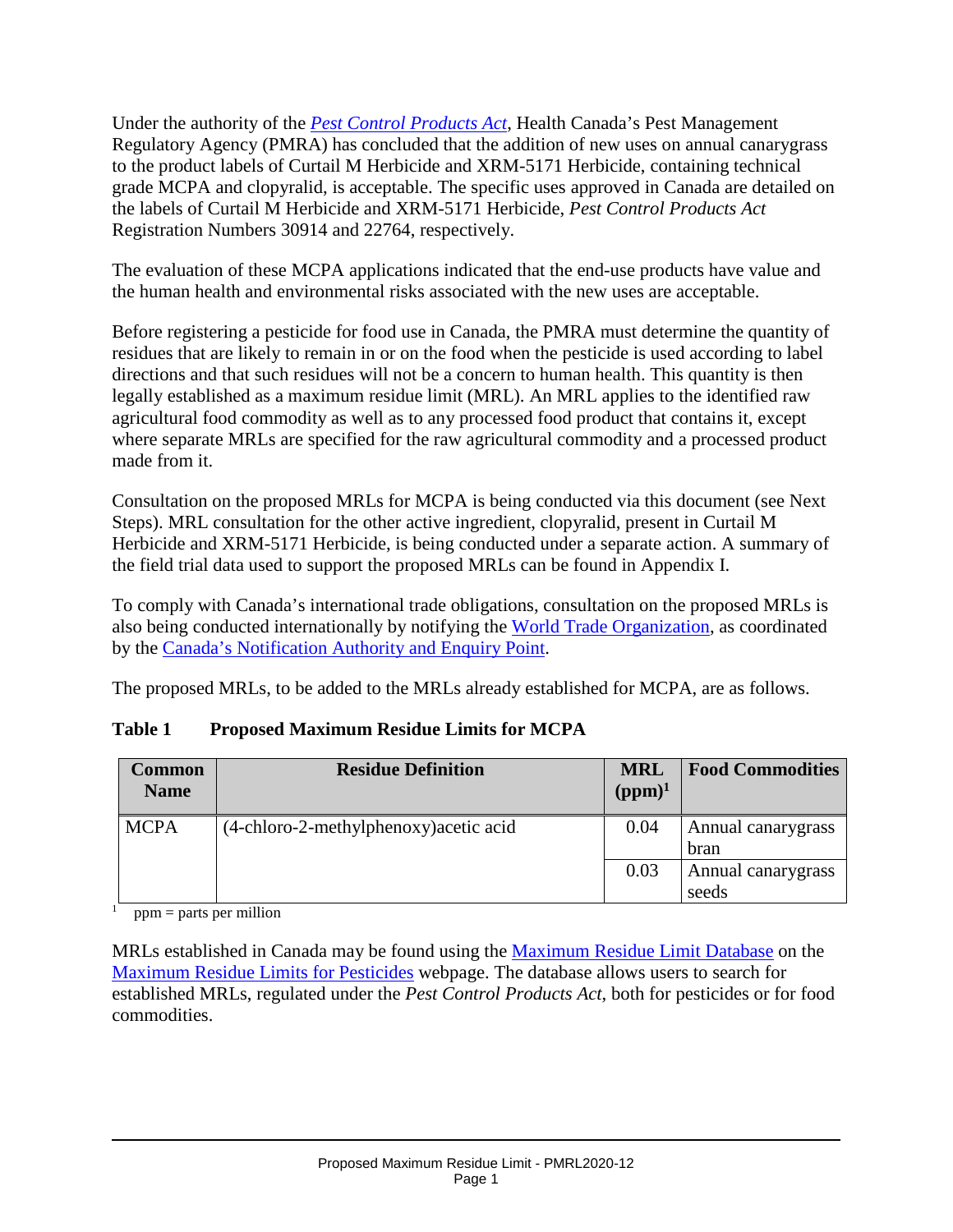#### **International Situation and Trade Implications**

Currently, there are no American tolerances for MCPA on the petitioned commodities listed in the [Electronic Code of Federal Regulations,](http://www.ecfr.gov/cgi-bin/retrieveECFR?gp=1&SID=ffae5f82b935173c30cb6e67e1ba3811&ty=HTML&h=L&n=pt40.24.180&r=PART) 40 CFR, part 180, by pesticide, nor are there Codex  $MRLs<sup>1</sup>$  $MRLs<sup>1</sup>$  $MRLs<sup>1</sup>$  listed for MCPA in or on the petitioned commodities on the Codex Alimentarius [Pesticide Index](http://www.fao.org/fao-who-codexalimentarius/codex-texts/dbs/pestres/pesticides/en/) webpage.

#### **Next Steps**

The PMRA invites the public to submit written comments on the proposed MRLs for MCPA up to 75 days from the date of publication of this document. Please forward your comments to Publications (see the contact information on the cover page of this document). The PMRA will consider all comments received before making a final decision on the proposed MRLs. Comments received will be addressed in a separate document linked to this PMRL. The established MRLs will be legally in effect as of the date that they are entered into the [Maximum](http://pr-rp.hc-sc.gc.ca/mrl-lrm/index-eng.php) Residue Limit Database.

<span id="page-3-0"></span><sup>&</sup>lt;sup>1</sup> The Codex Alimentarius Commission is an international organization under the auspices of the United Nations that develops international food standards, including MRLs.